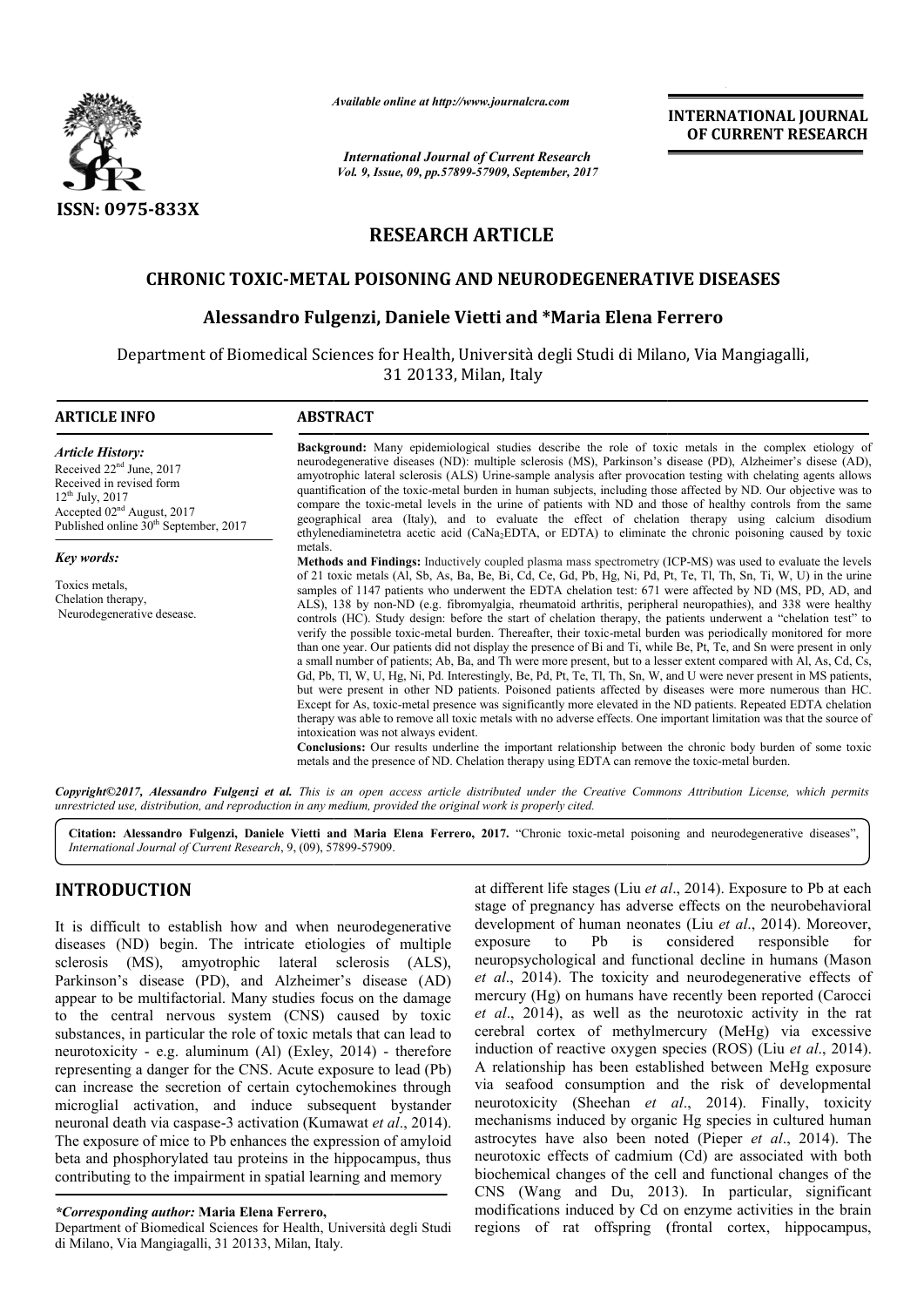hypothalamus, pons, and cerebellum) have been demonstrated (Stolakis *et al*., 2013). Neurobehavioral changes in mice induced by Nickel (Ni) have been related to aerobic metabolism deficiency provoked by this toxic metal (He *et al*., 2013). In addition, exposure of mouse neuroblastoma cell lines to Ni induces oxidative damage in mitochondrial DNA (Xu *et al*., 2011). Occupational exposure to solid wastes has recently been associated with the development of toxic neuropathies (Ekor and Odewabi, 2014). Arsenic (As), Pb, Hg, and thallium (Tl) are considered hazardous agents of industrial benefit. In particular, occupational-induced neuropathies are often secondary to low-level, long-term (chronic) exposure to toxic agents, and are related to the dose and duration of exposure, and to host factors. Likewise, taxi drivers have been shown to be extremely vulnerable to toxic metals: they are seen to have increased blood levels of Hg, As, Pb, and Cd compared to controls (Brucker *et al*., 2015). In the past, acute intoxication due to toxic metals, e.g. Pb or Al, in exposed workers was treated by chelation therapy for some days after blood and urine tests. Chronic intoxication is highlighted in the urine possibly only by submitting the patients to preventive chelation therapy to remove toxic metals from their organs. In fact, toxic metals bind to the chelating agents, are eliminated by the kidneys, and recovered in the urine samples (Brucker *et al*., 2015). In the present study we examined the relationship between chronic metal intoxication and the development of the most common neurodegenerative diseases. We submitted ND patients to an evaluation of their toxic-metal body burden. To do so we carried out the "chelation test", e.g. the intravenous infusion of the chelating agent calcium disodium ethylenediaminetetraacetic acid (CaNa<sub>2</sub>EDTA, or EDTA), followed by recovery of patient urine to evaluate its toxic-metal content. (Ferrero, 2016)

### **MATERIALS AND METHODS**

### **Subjects**

We studied 1147 doctor's office patients, age ranging from 18 to 82 years, who all chose to start chelation therapy. Some were affected by ND, while others were unaffected by any known disease, although they had previously been exposed to environmental or occupational heavy metals, who decided to undergo chelation therapy and acted as controls. Finally, we evaluated patients affected by non-neurodegenerative diseases (non ND) (e.g. fibromyalgia, rheumatoid arthritis, peripheral neuropathies). Each patient provided written informed consent. All procedures involving human participants followed Declaration of Helsinki guidelines, and were approved by Milan University's Ethics Advisory Committee (number 64/14). Personal data were recorded and analyzed in an anonymous format. All patients selected and enrolled for the study received chelation therapy once a week.

#### **Study design**

Before the start of chelation therapy, the patients were subjected to a "chelation test" (see below) to verify their possible toxic-metal burden. All patients underwent chelation therapy for almost three months. After ten applications, the patients underwent another chelation test to assess bodyburden modifications; indeed, they were continuously monitored for toxic-metal burden throughout chelation therapy.

#### **Chelation test**

EDTA (2g), diluted in 500mL physiological saline (Farmax srl, Brescia, Italy), was slowly (over 2 hours) administered intravenously to subjects that were invited to collect urine samples before and after initial intravenous EDTA treatment. Urine collection following chelation treatment lasted 12 hours. Urine samples were accurately enveloped in sterile vials and sent to the Laboratory of Toxicology (Doctor's Data Inc., St. Charles, IL, USA) for analysis as previously reported ( Ferrero, 2016). Samples were acid-digested with certified metal-free acids (digestion takes place in a closed-vessel microwave digestion system), diluted with ultrapure water, and examined via inductively coupled plasma mass spectrometry (ICP-MS), a reliable new method for reducing interference that uses collision/reaction cell methods coupled with ion-molecule chemistry,. Urine standards, both certified and in-house, were used for quality control and data validation. To avoid the potentially great margin of error due to fluid intake and sample volume, results were reported in micrograms  $(\mu g)$  per g of creatinine. When the first "chelation test" showed toxic-metal burden the patients initiated weekly chelation therapy.

#### **Chelation therapy**

When ten chelation therapy applications had been carried out, the patients underwent a further chelation test to verify their toxic-metal burden. For each patient a minimum of 3 mineralograms (value of toxic-metal burden in urine samples) to a maximum of seven mineralograms were performed. Each patient underwent from 30 to 70 chelation applications.

#### **Toxic-metal analysis**

Twenty-one toxic metals were analyzed: Al, antimony (Sb), As, barium (Ba), beryllium (Be), bismuth (Bi), Cd, cesium (Cs), gadolinium (Gd), Pb, Hg, Ni, palladium (Pd), platinum (Pt), tellurium (Te), Tl, thorium (Th), tin (Sn), titanium (Ti), tungsten (W) and uranium (U). Gadolinium was frequently used as a contrast agent in magnetic resonance imaging to diagnose ND.

#### **Statistical Analysis**

Data were analyzed using analysis of variance (ANOVA), with the solution type as the main factor. Post hoc comparisons were made using Tukey's honestly significant difference test (HSD).

### **RESULTS**

#### **Patient characteristics**

As shown in Figure 1, the patient population was classified as ND, non-ND, and healthy controls (HC (i.e. not affected by ND, non-ND, or other known diseases). The population was represented by non-significant distribution between men and women; mean patient age was 45.88. The majority of ND patients was affected by MS.

#### **Toxic-metal burden in patient urine samples following chelation test**

Patient urine samples collected before the chelation test did not reveal toxic-metal content (data not shown). The values of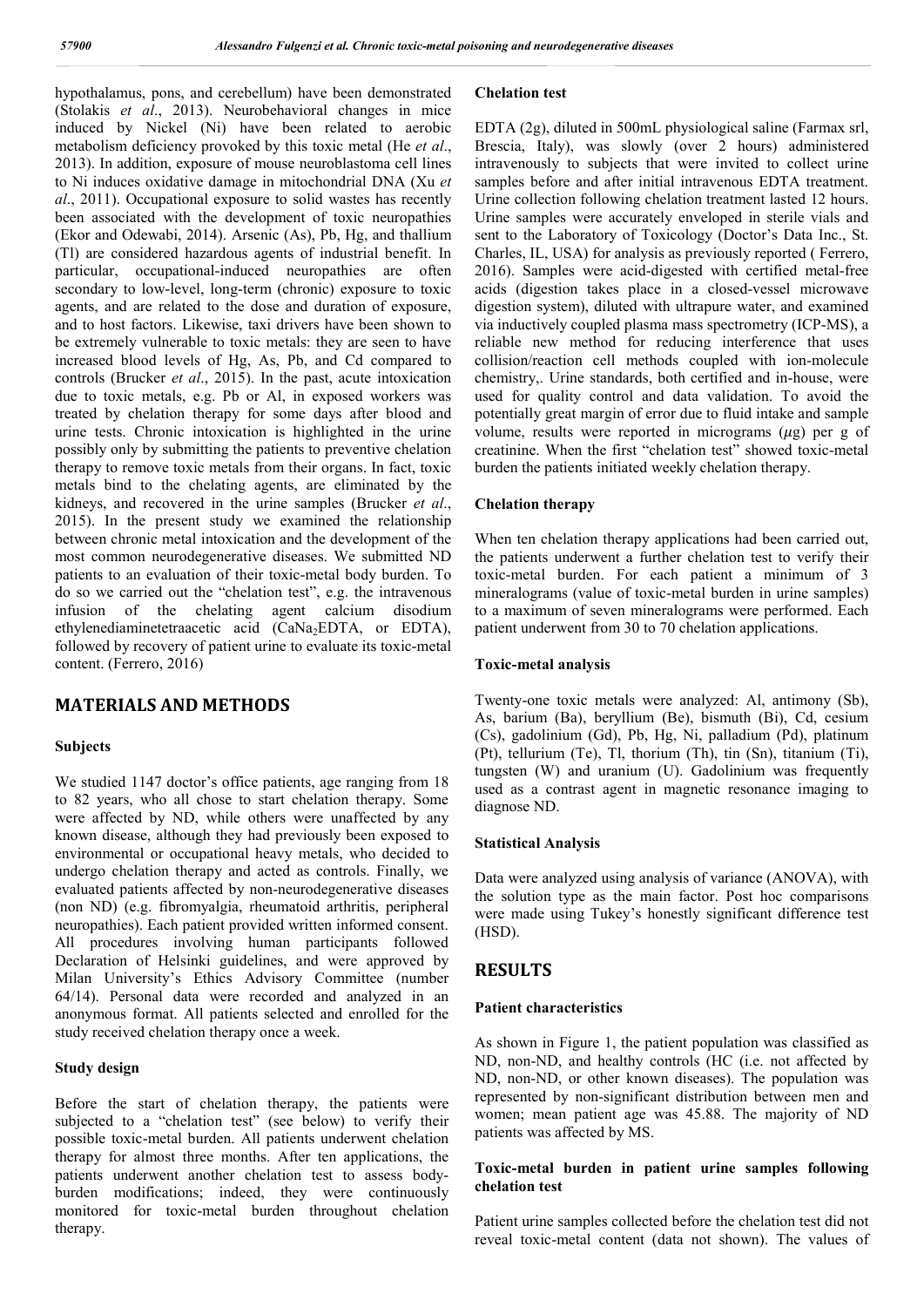toxic-metal burden assessed in the urine samples taken from patients following chelation test are shown in Table 1. The cutoff represents the threshold limit values of toxic metals, with higher values indicating toxicity. Those patients whose metal values were >cut-off are reported in the first line and indicated as A for each toxic metal in the total population  $(TP = all$ patients examined). The percentage of intoxication by each toxic metal with respect to the TP is shown line 2. Lines 3 and 4 respectively show the mean and the standard error of the mean (SEM) of the metal level values >cut-off. Lines five and six show the number of ND patients burdened with each toxic metal, and the percentage of these patients vs. A.



**Figure 1. Characteristics of enrolled subjects**



ND=patients affected by neurodegenerative diseases

**Figure 2. Percentage of patients affected by toxic-metal burden**

Lines 11 and 12 report the mean values and SEM of toxicmetal levels >cut-off in MS patients. Lines 13 and 14 show the number of patients with a burden related to each toxic metal, and their percentage vs. A in non-ND patients. Lines 15 and 16 show the mean values of toxic-metal levels >cut-off and the SEM in non-ND patients. Lines 17 and 18 show the number of patients affected by toxic-metal burden relative to each toxic metal, and their percentage vs. A in HC. Finally, lines 19 and 20 report the mean values and SEM of toxic-metal levels >cutoff in HC. Patients affected by Al burden totaled 271, representing 24% of the TP. The cut-off value for Al is 25  $\mu$ g/g creatinine measured in urine samples, and the mean value of Al>cut-off was 116.92±7.10. Neurodegenerative-disease patients affected by Al burden totaled 166 (61% of A), with a mean value of Al>cut of  $f = 58.53 \pm 5.81$ . Of the ND patients affected by Al burden, the majority were MS patients: 143 (53% of A), with a mean value of Al>cut-off=56.86 $\pm$ 5.62. Non-ND patients affected by Al burden totaled 21 (8% of A), with a mean value of Al>cut-off=45.01±4.76. Patients classified as HC affected by Al burden totaled 84% (31% of A), with a mean value of Al>cut-off=59.51±3.80. Indeed, more than the 50% of the population affected by Al burden was represented by ND patients, particularly by MS patients. However, both HC and non-ND patients were also affected by Al burden. Twenty patients were affected by Sb burden, representing 2% of TP. The cut-off value for Sb is 0.30 µg/g creatinine in urine samples, and the mean value of Sb>cut-off was 0.58±0.13. Neurodegenerative disease patients affected by Sb burden totaled 18, (90% of A), with a mean value of Sb $>$ cut-off =0.08 $\pm$ 0.01. Once again, the most highly represented ND was MS: 13 patients (65% of A), with a mean value of Sb>cut off= 0.07±0.003. Only one non-ND patient was affected by Sb burden (5% vs. A) with the value of Sb>cut-off=0.03. Only one HC patient was affected by Sb burden (5% vs. A), with a level of Sb>cut-off=0.06. Neurodegenerative-disease patients were those mostly affected by Sb burden.

Patients affected by As burden totaled 118 (10% of TP). The cut-off value for As is 108.00 µg/g creatinine in urine samples, with a mean value of As>cut-off=359.29±33.08. Sixty-five ND



|                             | Cut off | $N^*$<br>p2>cutoff<br>${A}$ | %TP  | Mean<br>(>cutoff) | SEM   | $N^*$<br>Pz>cutoff<br><b>ND</b> | % Vs A   | Mean<br>(>cutoff) | <b>SEM</b>   | N.<br>Pz>cutoff<br>MS | % V <sub>8</sub> A | Mean<br>(>cutoff) | <b>SEM</b> | N°<br>Pz>cutoff<br>non ND | % Vs A                  | Mean<br>(>cutoff) | SEM   | N°<br>Pz>cutoff<br>HC   | % Vs A   | Mean<br>(>cutoff) | SEM    |
|-----------------------------|---------|-----------------------------|------|-------------------|-------|---------------------------------|----------|-------------------|--------------|-----------------------|--------------------|-------------------|------------|---------------------------|-------------------------|-------------------|-------|-------------------------|----------|-------------------|--------|
| Aluminum                    | 25,00   | 271                         | 23,6 | 116,92            | 7,10  | 166                             | 61       | 58,53             | 5,81         | 143                   | 53                 | 56,86             | 5,62       | $^{21}$                   | 8                       | 45,01             | 4,76  | 84                      | 31       | S9,51             | 3,80   |
| Antimony                    | 0,30    | 20                          | 1,7  | 0,58              | 0,13  | 18                              | 90       | 0,08              | 0,01         | 13                    | 65                 | 0,07              | 0,03       |                           | s.                      | 0,03              | nd    |                         | s        | 0.06              | nd     |
| Arsenic                     | 108,00  | 118                         | 10,3 | 359,29            | 33,08 | 65                              | 55       | 77,11             | 7,27         | 57                    | 48                 | 77,95             | 8,04       | q                         | 8                       | 51,92             | 6,96  | 44                      | 37       | 130,78            | 12,20  |
| <b><i><u>Barium</u></i></b> | 7,00    | 23                          | 2,0  | 45,04             | 4,39  | 18                              | 78       | 3,85              | 0,63         | $\delta$              | 26                 | 3,05              | 0,65       | ÿ                         | q.                      | 1,98              | nd    | 3                       | 13       | 0,99              | hd     |
| Beryllium                   | 1,00    |                             | 0.3  | 1.71              | nd    | 1                               | 33       | 0,04              | nd           | $\mathbf{0}$          | a                  | 0,00              | nd         | o                         | Ü.                      | 0,00              | nd    | $\overline{\mathbf{z}}$ | 67       | 0,07              | 0,10   |
| Bismuth                     | 10,00   | $\mathbf{0}$                | 0,0  | 0,00              | 0,00  | $\circ$                         | $\theta$ | 0.00              | 0,00         | o                     | o                  | 0.00              | 0,00       | O                         | $^{\circ}$              | 0,00              | 0,00  | n                       | $\theta$ | 0,00              | hd     |
| Cadmium                     | 0,80    | 580                         | 50,6 | 3,38              | 0.14  | 374                             | 64       | 3,31              | 0,19         | 327                   | 56                 | 3,08              | 0,15       | 59                        | 10                      | 2,59              | 0.07  | 147                     | 25       | 2,89              | 0,11   |
| Cesium                      | 9,00    | 206                         | 18.0 | 16,48             | 1.15  | 113                             | 55       | 9,09              | 0,56         | 10                    |                    | 8,78              | 0.53       | 32                        | 16                      | 10,62             | 0,50  | 61                      | 30       | 9,93              | 0,50   |
| Gadolinium                  | 0,30    | 425                         | 37,1 | 53.62             | 2.60  | 354                             | 83       | 52,47             | 5,79         | 88                    | $^{21}$            | 58.83             | 6.62       | 31                        | $\mathcal{F}$           | 10,33             | 1.67  | 40                      | 9        | 4,68              | 0,67   |
| Lead                        | 2,00    | 635                         | 55,4 | 27,52             | 1,09  | 406                             | 64       | 29,86             | 2,49         | 357                   | 56                 | 22,92             | 1,56       | 65                        | 10                      | 20,27             | 0,67  | 164                     | 26       | 24,10             | 0,73   |
| Mercury                     | 3,00    | 65                          | 5,7  | 5,12              | 0.64  | 37                              | 57       | 1,54              | 0,21         | 32                    | 49                 | 1.55              | 0,22       | 11                        | 17                      | 1,71              | 0.21  | 17                      | 26       | 1,63              | 0,19   |
| Nickel                      | 10,00   | 152                         | 13,3 | 18,41             | 1,49  | 102                             | 67       | 9,14              | 0,80         | 86                    | 57                 | 8,80              | 0,75       | 11                        | 7.                      | 7,20              | 0,33  | 39                      | 26       | 8,20              | 0,49   |
| Palladium                   | 0, 30   | 128                         | 11,2 | 0,75              | 0.07  | 75                              | 59       | 0.16              | 0,03         | $\bf{0}$              | ū                  | nd.               | nd         | È                         | $\overline{\mathbf{2}}$ | nd                | rid   | 50                      | 39       | 0,23              | 0,03   |
| Platinum                    | 1,00    | 2                           | 0.2  | 310,69            | nd    | 1                               | 50       | nd                | nd           | $\theta$              | 0                  | nd                | nd         | 0                         | 0                       | nd                | nd    |                         | 50       | nd                | nd     |
| Tellurium                   | 0,80    |                             | 0.1  | 1,00              | nd    |                                 | 100      | nd                | nd           | 0                     | o                  | nd                | nd         | $\alpha$                  | o.                      | nd                | nd    | o                       | 0        | nd                | nd     |
| Thallium                    | 0,50    | 70                          | 6,1  | 1,22              | 0,15  | 39                              | 56       | 0.28              | 0.04         | Ü.                    | ø                  | nd                | nd         | 12                        | 17                      | 0.56              | 0,07  | 19                      | 27       | 0,34              | 0,04   |
| Thorium                     | 0,03    | 11                          | 1,0  | 0,12              | 0,04  | 6                               | 55       | 0,010             | 0,001        | $\theta$              | $\Omega$           | nd                | nd         |                           | 18                      | nd                | nd    |                         | 27       | nd                | nd     |
| Tin                         | 9,00    | 5                           | 0,4  | 503,12            | nd    | 5                               | 100      | nd                | nd           | Ü                     | o                  | nd                | nd         | $\Omega$                  | Ü.                      | nd                | nd    | 0.                      | $\sigma$ | nd                | nd     |
| Titanium                    | 15,00   | 0                           | 0,0  | 0,00              | 0,00  | O.                              | O.       | 0,00              | 0,00         | $^{\circ}$            | Ü                  | 0,00              | 0,00       | Ö                         | 0                       | 0,00              | 0,00  | o.                      | 0        | 0,00              | 0,00   |
| Tungsten                    | 0,40    | 75.                         | 6,5  | 0,93              | 0.11  | 53                              | 71       | 0.25              | 0.03         | $\alpha$              | ū                  | nd                | nd         | 11                        | 15                      | 0,22              | 0,03  | 11                      | 15       | 0,20              | 0.03   |
| <b>Flexedown</b>            | 0.02    | 122                         | 115  | 0.00              | 75.03 | ファ                              | 5,9      | 0.05              | <b>CLOSS</b> | n                     |                    |                   | ш          |                           |                         | 0.01              | 0.001 | AG                      | 27       | 0.033             | 20.001 |

Lines 7 and 8 show the mean value of toxic-metal levels  $>$ cutoff and the SEM in ND patients. Lines 9 and 10 show the number of MS patients affected by toxic-metal burden (i.e. levels of toxic metals >cut-off) and their percentage vs. A.

patients were affected by As (55% of A), with a mean value of As>cut-off=77.11±7.27. Fifty-seven patients had MS (48% of A), with a mean value of As>cut-off=77.95±8.04. Non-ND patients affected by As burden totaled 9 (8% of A), with a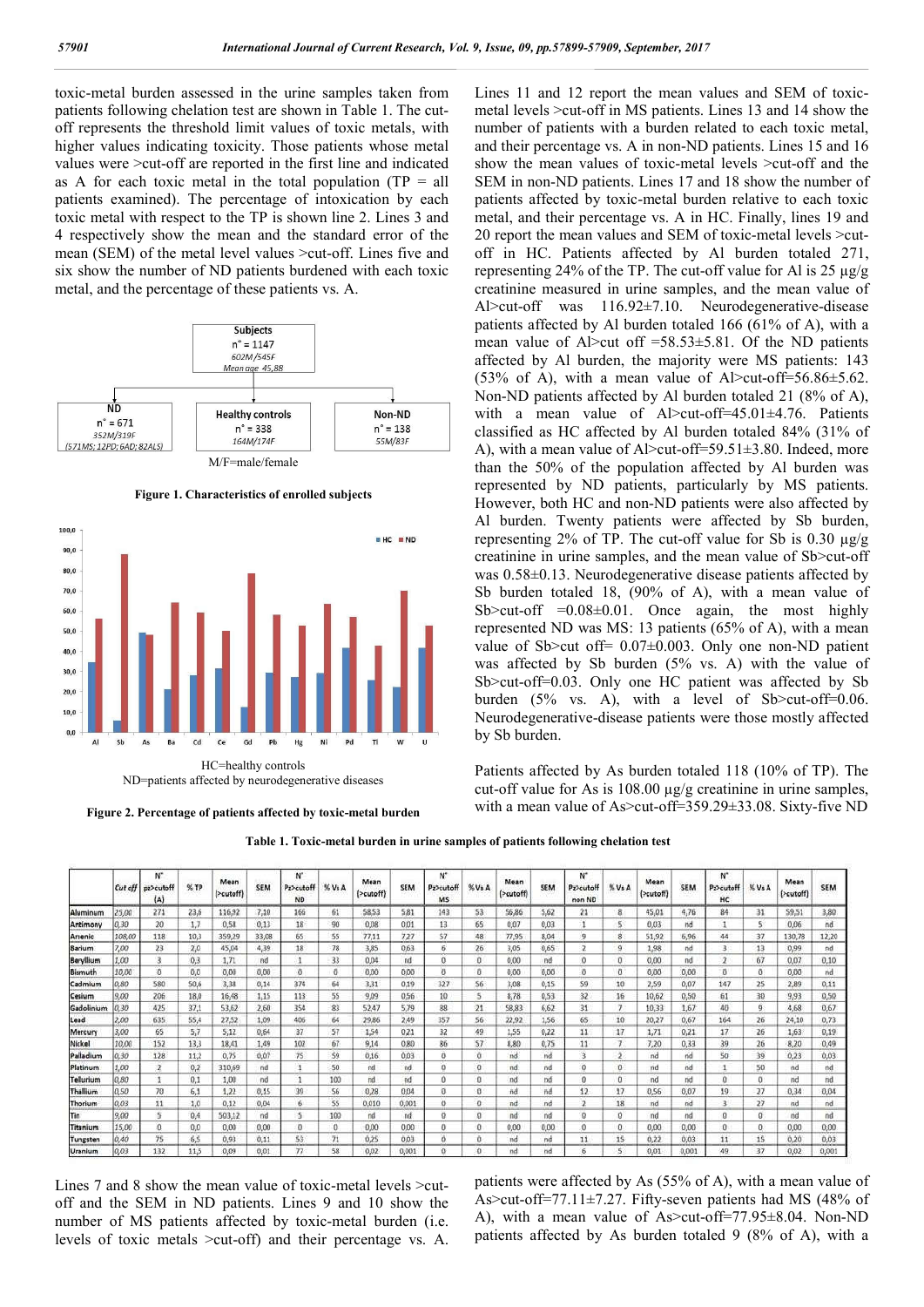mean value of As>cut-off=51.92±6.96. Patients classified as HC affected by As burden totaled 44 (37% of A), with a mean value of As>cut-off=130.78±12.20. Twenty-three patients were affected by Ba burden (2% of TP). The cut-off value for Ba is 7.00 µg/g creatinine, and the mean value of Ba>cut-off was=45.04±4.39. Eighteen ND patients were affected by Ba burden (78% of A), with a mean value of Ba>cutoff=3.85±0.63. Of the ND patients, 6 were affected by MS (26% of A), with a mean value of Ba $>$ cut-off=3.05 $\pm$ 0.65. Only 2 patients (9% of A) affected by Ba burden were non-ND patients, with a mean of Ba levels>cut-off=1.98. Three HC patients were affected by Ba burden (13% of A), with a mean of Ba levels >cut-off=0.99. Only 3 patients were affected by Be burden. The cut-off value for Be is  $1.00 \mu g/g$  creatinine, and the mean value of Be>cut off was 1.71. One ND patient and two HC displayed Be intoxication.

#### **No patient was affected by Bi intoxication**

Patients affected by Cd burden totaled 580 (51% of TP). The cut-off value for Cd is 0.80 µg/g creatinine, and the mean value of Cd>cut-off was=3.38±0.14. Neurodegenerative disease patients affected by Cd burden totaled 374 (64% of A), with a mean value of Cd>cut-off=3.31±0.19. Most of the ND patients were affected by MS,  $(327 = 56\% \text{ of A})$ , with a mean value of Ba>cut-off=3.08±0.15. Non-ND patients affected by Cd burden totaled 59 (10% of A), with a mean value of Cd>cut-off=2.59±0.07. Finally, HC totaled 147 (25% of A), with a mean value of Cd>cut-off=2.89±0.11. Patients affected by Cs burden totaled 206 (18% of TP). The cut-off value for Cs is 9.00 µg/creatinine, and the mean value of Cs>cut-off was=16.48±1.15. Neurodegenerative-disease patients affected by Cs burden totaled 113 (55% of A), with a mean value of Cs>cut-off=9.09±0.56. Of the ND patients, 10 were affected by MS (5% of A), with a mean value of  $Cs$  > cut-off=8.78 $\pm$ 0.53. Non-ND patients affected by Cs burden totaled 32 (16% of A), with a mean value of Cs>cut-off=10.62±0.50. Healthy controls with Cs burden totaled 61 (30% of A), with a mean value of Cs>cut-off=9.93±0.50. Patients affected by Gd intoxication totaled 425 (37% of TP). The cut-off value for Gd is 0.30µg/g creatinine, and the mean value of Gd>cut-off was=53.62±2.60. Most of the patients affected by Gd burden suffered from ND,  $(354 = 83\% \text{ of } A)$ , with a mean value of Gd>cutoff=52.47±5.79. Of the ND patients, 88 were affected by MS (21% of A), with a mean value of Gd>cut-off=58.83 $\pm$ 6.62. Non-ND patients affected by Gd burden totaled 31 (7% of A), with a mean value of Gd>cut-off=10.33±1.67. Of the HC, 40 were affected by Gd burden (9% of A), with a mean value of Gd>cut-off=4.68±0.67. Patients affected by Pb intoxication totaled 635 (55% of TP). The cut-off value for Pb is  $2.00\mu$ g/creatinine, and the mean value of Pb>cut off was 27.52±1.09. Neurodegenerative-disease patients affected by Pb burden totaled 406 (64% of A), with a mean value of Pb>cutoff=29.86±2.49. The majority of ND patients affected by Pb burden suffered from MS,  $(357 = 56\% \text{ of A})$ , with a mean value of Pb>cut off=22.92±1.56. Non-ND patients affected by Pb burden totaled 65 (10% of A), with a mean value of Pb>cut-off=20.27±0.67. Healthy controls affected by Pb burden totaled 164 (26% of A), with a mean value of Pb>cutoff=24.10±0.73.

Patients affected by Hg intoxication totaled 65 (6% of TP). The cut-off value for Hg is 3.00µg/g creatinine, and the mean value of Hg>cut off was 5.12±0.64. Neurodegenerative-disease patients affected by Hg burden totaled 37 (57% of A), with a mean value of Hg>cut-off=1.54±0.21. Of the ND patients, 32 were affected by MS (49% of A), with a mean value of Hg>cut-off=1.55±0.22. Non-ND patients bearing Hg burden totaled 11 (17% of A), with a mean value of Hg>cutoff=1.71±0.21. Healthy controls bearing Hg burden totaled 17 (26% of A), with a mean value of Hg>cut-off=1.63 $\pm$ 0.19. Patients affected by Ni intoxication totaled 152 (13% of TP). The cut-off value for Ni is 10.00µg/g creatinine, and the mean value of Ni>cut-off was 18.41±1.49. Patients with ND affected by Ni burden totaled 102 (67% of A), with a mean value of Ni>cut-off=9.14±0.80. Patients with MS affected by Ni burden totaled 86 (57% of A), with a mean value of Ni>cutoff=8.80±0.75. Non-ND patients affected by Ni burden totaled 11 (7% of A), with a mean value of Ni>cut-off=7.20 $\pm$ 0.33. Healthy controls bearing Ni burden totaled 39 (26% of A), with a mean value of Ni>cut-off=8.20±0.49. Patients affected by Pd intoxication totaled 128 (11% of TP). The cut-off value for Pd is 0.30µg/g creatinine and the mean value of Pd>cut-off was 0.75±0.07. Patients with ND affected by Pd burden totaled 75 (59% of A), with a mean value of Pd>cut-off=0.16±0.03. It is interesting to note that no MS patient was affected by Pd intoxication. Non-ND patients affected by Pd burden totaled only 3 (2% of A). Healthy controls affected by Pd burden totaled 50 (39% of A), with a mean value of Pd>cutoff=0.23±0.03. Only 2 patients were affected by Pt intoxication: one ND patient and one HC. The cut-off value for Pt is  $1.00\mu$ g/g creatinine, and the mean value of Pt>cut-off was 310.69. Only 1 patient was affected by Te intoxication. This patient suffered from ND. The cut-off value for Te is 0.80µg/g creatinine, and the value of Te>cut-off was 1. Patients affected by Tl intoxication totaled 70 (6% of TP). The cut-off value for Tl is  $0.50\mu g/g$  creatinine, and the mean value of Tl>cut-off was 1.22±0.15. Patients with ND affected by Tl burden totaled 39 (56% of A), with a mean value of  $T$  > cut-off=0.28 $\pm$ 0.04. No MS patients presented Tl intoxication. Non-ND patients affected by Tl intoxication totaled 12 (17% of A), with a mean value of Tl>cut-off=0.56±0.07. Healthy controls affected by Tl burden totaled 19 (27% of A), with a mean value of  $T$  cutoff=0.34±0.04. Patients affected by Th intoxication totaled 11 (1% of TP). The cut-off value for Th is  $0.03\mu$ g/g creatinine, with a mean value of Th>cut-off=0.12±0.04. Patients with ND affected by Th burden totaled 6 (55% of A), with a mean value of Th>cut-off=0.01±0.001. No MS patient was affected by Th intoxication. Non-ND patients affected by Th burden totaled 2 (18% of A), while HC totaled 3 (27% of A). Patients affected by Sn burden totaled 5. The cut-off value for Sn is 9.00µg/g creatinine, and the mean value of Sn>cut-off was 503.12. All patients affected by Sn burden were ND patients, but no MS patient was present. No patient was affected by Ti intoxication, whose cut off value is  $15.00\mu$ g/g creatinine.

Patients affected by W intoxication totaled 75 (7% of TP). The cut-off value for W is 0.40µg/creatinine, and the mean value of W > cut-off was  $0.93\pm0.11$ . Neurodegenerative-disease patients affected by W burden totaled 53 (71% of A), with a mean value of W>cut-off=0.25±0.03. No MS patients presented W intoxication. Non-ND patients with W burden totaled 11 (15% of A), with a mean value of W>cut-off=0.22 $\pm$ 0.03. Healthy controls affected by W burden totaled 11 (15% of A), with a mean value of W>cut-off=0.20±0.03. Patients affected by U intoxication totaled 132 (12% of TP). The cut-off value for U is 0.03µg/g creatinine, and the mean value of U>cut off was 0.09±0.01. Neurodegenerative-disease patients affected by U burden totaled 77 (58% of A), with a mean value of U>cut $off=0.02\pm0.001$ .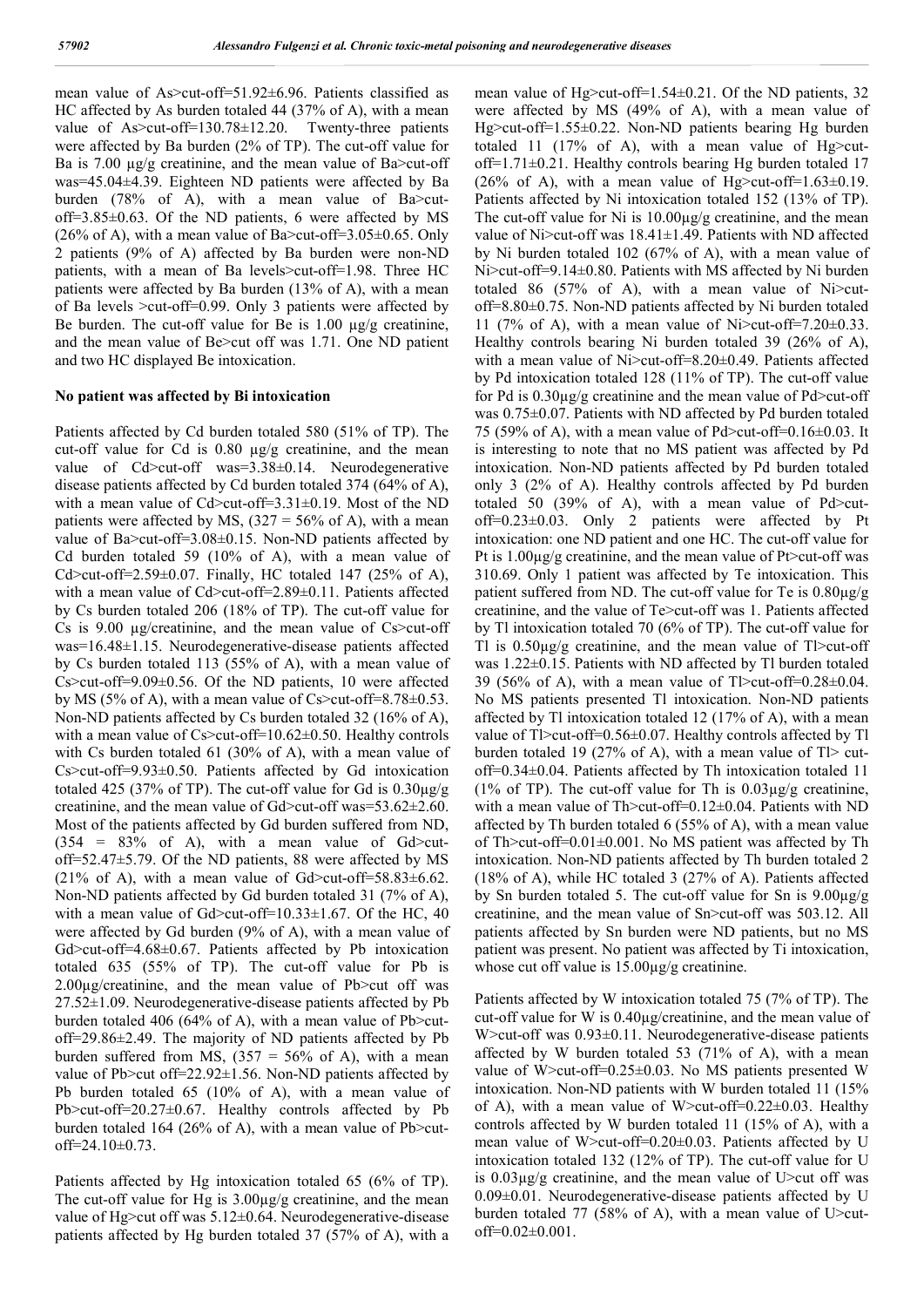

**Figure 3. Number of poisoned patients as revealed by mineralogram (i.e. measurement of toxic-metal burden in urine samples under EDTA challenge)** 1-7= number of performed mineralograms:

1=after chelation test

2=after 10 chelation applications

3=after 20 chelation applications

4=after 30 chelation applications

5=after 40 chelation applications

6=after 50 chelation applications

7=after 60 chelation applications

Number of patients affected by toxic-metal burden as revealed by urine mineralograms are reported in *italics*



**Figure 4. Al, As, Cd, Cs, Hg, Ni, and Pb, , , , and levels evaluated in urine samples of the examined subjects following chelation test (blue) and after 3 months (red) and 6 months (green) of chelation therapy and expressed as meas ± SEM of µg/g creatinine. The studied subjects were healthy controls (HC) and patients affected by neurodegenerative diseases (ND). \*P<0.05 vs. blue**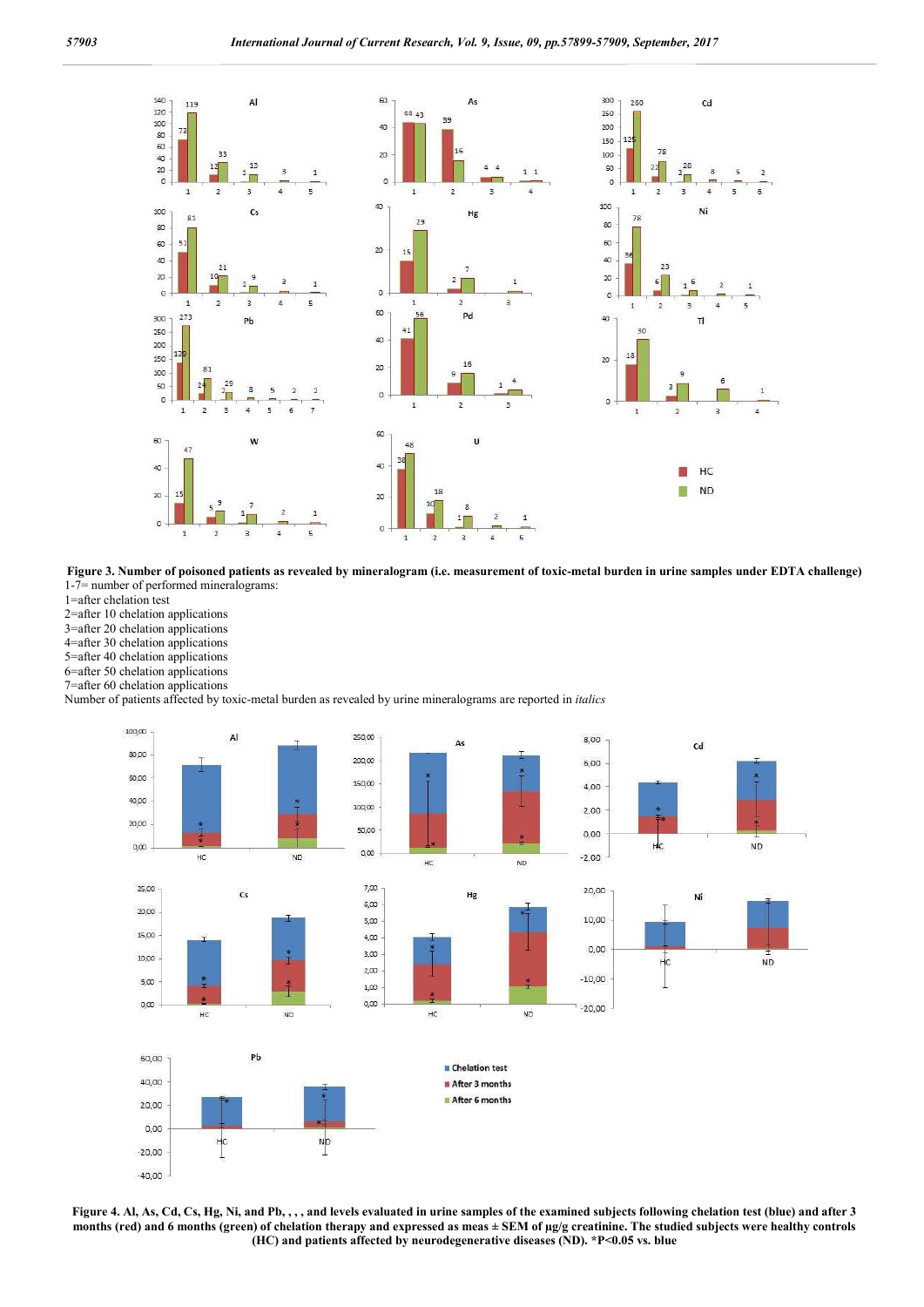



No MS patients were affected by U intoxication. Non-ND patients affected by U burden totaled 6 (5% of A), with a mean value of U>cut-off=0.01±0.001. Healthy controls affected by U burden totaled 49 (37% of A), with a mean value of U>cut $off=0.02\pm0.001$ . It needs to be noted that some patients were poisoned by various toxic metals, while others were poisoned only by one or two specific toxic metals.

#### **Percentage of patients affected by each toxic metal burden vs. total poisoned population**

We examined the number of poisoned patients in relation to each toxic metal, highlighting those patients affected by ND, those unaffected by ND, and non-ND (i.e. HC) patients. Figure 2 shows the percentage of ND and HC patients affected by toxic-metal burden with respect to the total population bearing toxic metals.

We did not consider Be, Bi, Pl, Te, Th, Sn, and Ti due to the inconsistent number of patients bearing these toxic metals. Except for As, all ND patients presented a more elevated toxicmetal burden compared with HC.

#### **Reduction of poisoning following chelation therapy**

Figure 3 shows the number of poisoned patients who spontaneously underwent numerous chelation therapy applications. Evaluation refers to the more important toxic metals used to determine patient poisoning, as reported in Table 1. The number of mineralograms performed is reported for each toxic metal. Mineralograms express the levels of burden, measured in µg toxic metal/g creatinine in the urine samples, which exceed the cut-off. This is indicated by progressive numbering (after 1) in relation to the chelation

therapies (number x 10) carried out: number 1 is the result of the chelation test; 2=10 chelation applications; 3=20 chelation applications; 4=30 chelation applications; 5=40 chelation applications; 6=50 chelation applications; 7=60 chelation applications. The values reported relate to ND patients and HC. The numbers in italics represent the poisoned patients. Neurodegenerative-disease patients affected by Al poisoning were more numerous than HC, as evaluated by the chelation test. The number of Al poisoned patients fell significantly both in ND patients and in HC after 10 chelation therapy applications, and decreased even further following 20 or more chelation therapy applications. The 5th mineralogram revealed the presence of Al in the urine samples in only a few ND patients and HC, who displayed levels of Al only slightly higher than those of cut-off values. Arsenic levels were equally elevated in the ND and HC populations. Ten chelation therapy applications were able to significantly reduce the number of ND poisoned patients, but not of HC. The 4th mineralogram demonstrated the presence of As in only one ND patient and in one HC.

The number of patients poisoned by Cd was significantly more elevated in ND patients than in HC. The poisoned patients progressively decreased following numerous chelation therapy applications. The number of patients poisoned by Cs was more elevated in ND patients than in HC. The decrease in Cs levels was similar to those of Cd following chelation therapy. Neurodegenerative-disease patients affected by Hg, as well as by Ni poisoning, were more than HC; the number of poisoned patients fell dramatically following numerous chelation therapy applications. Neurodegenerative-disease patients affected by Pb poisoning were more than HC, and their number reduced progressively following chelation therapy. Analogous results were obtained in Pd poisoned patients.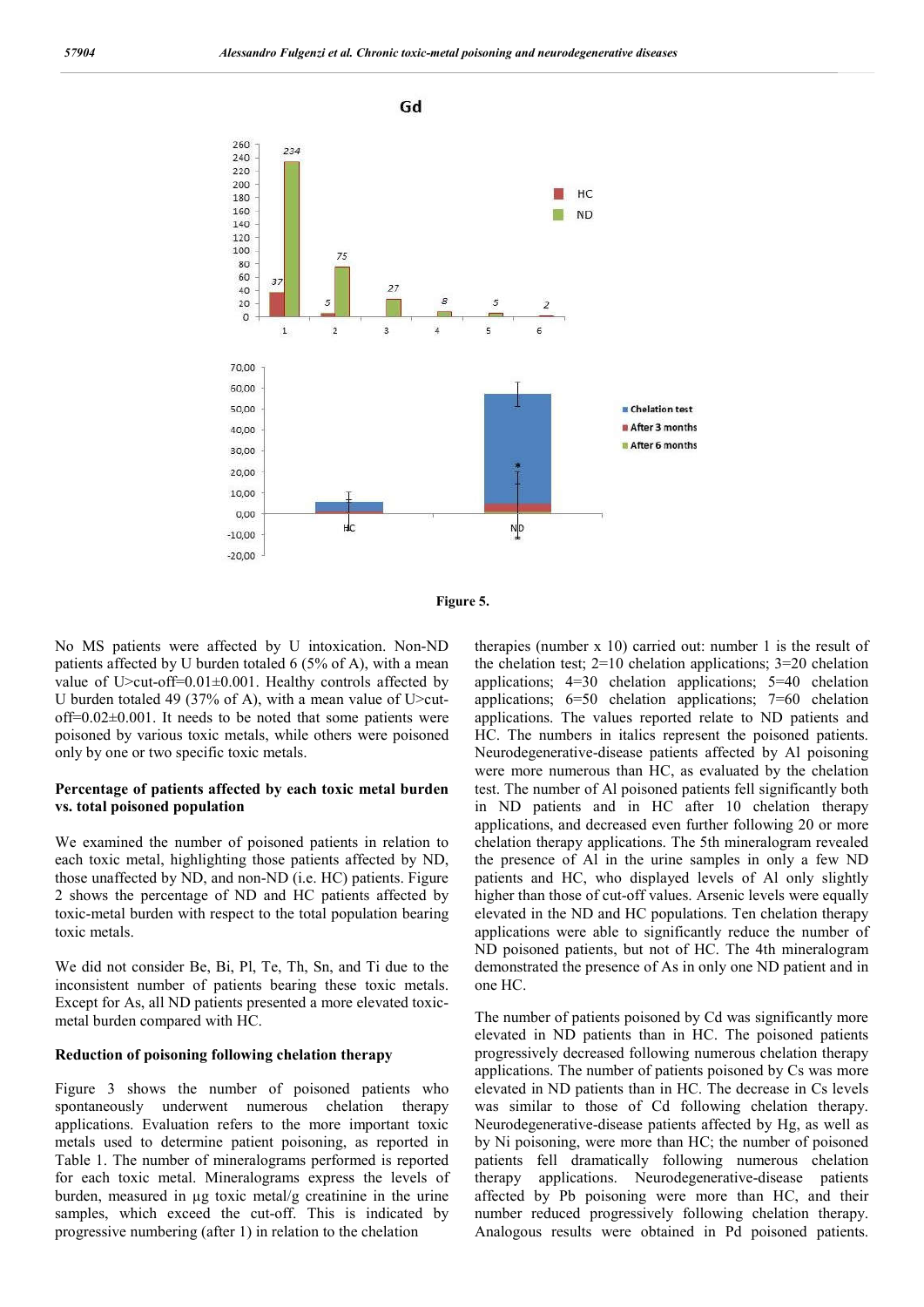There were more ND patients poisoned by Tl than HC. Decrease of Tl occurred after about 30 chelation therapy applications. The number of ND patients poisoned by W was more elevated than HC; W disappeared after about 40 chelation therapy applications. The number of ND patients poisoned by U was not as elevated compared to HC. The number of poisoned patients progressively decreased following numerous chelation therapy applications.

### **Levels of the more represented toxic metals (Al, As, Cd, Cs, Hg, Ni, and Pb) in the urine samples of patients after the chelation test and following different amounts of chelation therapy**

The patients who underwent chelation therapy displayed a significant reduction of toxic-metal levels in urine samples. Figure 4 shows values concerning Al, As, Cd, Cs Hg, Ni, and Pb after the chelation test, and their reduction after 3 and 6 months, respectively, of chelation therapy. Chelation therapy was able to significantly remove Al burden after 3 and 6 months of treatment both in ND patients and in HC. Analogously, As, Cd, Cs, Hg, and Pb levels were significantly reduced by chelation therapy lasting 3 months, and then reduced after 6 months with respect to the values obtained following chelation test. The exception concerns the significance of Pb reduction in HC, which was evident after 6 months of chelation therapy but not after 3 months. Nickel levels were reduced after 3 and 6 months of chelation therapy, but this reduction was not significant with respect to the values obtained following chelation test. Indeed, the Ni burden remained mostly elevated in one patient only: high SEM values did not render significant the statistical evaluation.

## **DISCUSSION**

To date, only a small number of commercial chemicals have been tested and listed as developmental neurotoxicants. Moreover, an increasing number of epidemiological, clinical, and experimental studies suggest an association between the exposure to toxicants or drugs during the perinatal period and the development of metabolic-related diseases and neurotoxicity later in life (Fox *et al*., 2012). Among neurotoxicants, exposure to inorganic Hg, as well as MeHg, and to Pb have been associated with brain-development deficits and neurodegeneration. Moreover, trace elements such as Pb, MeHg, and As (and, to a lesser extent, Cd) have been described as paradigms of developmental neurotoxicants (Grandjean and Herz, 2014). For decades, autophagy, i.e. the process that under certain circumstances delivers cytoplasmic components to the lysosomes for degradation, has been considered a cell-death pathway. However, it has recently been shown to have a survival function through the clearing of protein aggregates and damaged cytoplasmic organelles in response to a variety of stress conditions. Increasing evidence in the literature reveals that the induction of autophagy might contrast neurodegeneration (Radad *et al*., 2012). In this context, exposure to some heavy metals, such as Cd, Pb, and MeHg, has been associated with the autophagic dysfunction present in PD and in AD (20). Metals are frequently used in industry, and represent the major source of exposure to toxins in workers. Essential metals, such as iron (Fe), copper (Cu), and manganese (Mn), have physiological roles, but high levels of such metals can create many health risks. In fact, Mn and Fe are known to be involved in the neuropathology of PD (Kwakye *et al*., 2016). Moreover, Fe and Mn can provoke

oxidative stress and neurodegeneration (Farina *et al*., 2013). The CNS is particularly vulnerable to metals. The brain readily accumulates metals, which, under physiological conditions, are incorporated into the metalloproteins required for neuronal health and energy homeostasis. However, an excess of essential metals, or exposure to toxic non-essential metals (Al, As, Pb, Hg) due to occupational metal exposure, can induce neurotoxicity (Caito and Aschner, 2015). Toxic-metal poisoning can affect the CNS following not just acute but also chronic intoxication. Indeed, Pb, Hg, and Cd have been shown to remain in the brain for long periods of time, possibly becoming responsible for chronic neurotoxicity (Gilani *et al*., 2015).

Due to the important neurological implications related to toxicmetal poisoning in humans, we studied the levels of toxic-metal burden in patients affected by ND, and compared them to the levels measured in healthy controls. Moreover, we studied the usefulness of chelation therapy using EDTA in patients affected by toxic-metal poisoning. Trace elements in scalp hair samples from patients with relapsing-remitting MS have already been measured, showing a different distribution when compared with controls (Tamburo *et al*., 2015). The measurement of trace elements in hair is usually adopted in children with autism spectrum disorders and communication disorders (Skalny *et al*., 2016). In the recent past, the severity of autism has been associated with toxic-metal body burden (Adams *et al*., 2009), and the significant elevation of the trace element Cu, and of the toxic elements Pb and Hg has been observed in the hair of autistic children (Lakshmi Priya and Geetha, 2011). However, hair represents the least used method of body burden detoxification, and reveals only the temporary presence of toxic substances. In humans, poisons are eliminated mainly by the kidneys, and by the gut after oral contamination. The deposition of toxic metals in human organs can last many years, and it is necessary to provoke the elimination of such metals with chelating agents. We studied the possible poisoning of the patients using the chelation test with EDTA (Ferrero, 2016). We have already shown the involvement of Al in neurotoxicity; we demonstrated that Al levels were significantly higher in ND patients than in healthy subjects, and that treatment of these patients with EDTA chelation therapy significantly reduced Al intoxication (Fulgenzi *et al*., 2014). Moreover, we showed that prolonged treatment with EDTA, together with the antioxidant cellfood, can efficiently eliminate Al intoxication (Fulgenzi *et al*., 2015). In the present study, we also examined the possible poisoning of neurodegenerativedisease and non-neurodegenerative-disease patients and healthy controls with all the metals that are considered toxic for humans. We studied 1147 patients, 671 of whom were affected by ND. In each patient we evaluated the efficacy of long-term chelation therapy to remove toxic-metal poisoning. Our results highlight many important points that require consideration.

All patients were affected, at different percentages with respect to the total population, by toxic-metal burden: ND and non-ND patients, and HC, as shown by the measurement of 21 toxic metals in urine samples following EDTA (chelation test) (Table 1). Interestingly, some known toxic metals were never shown to be responsible for human intoxication e.g. Bi and Ti, whereas Be, Pt, Te, and Sn were responsible for only a small number of cases of intoxication. The transdermal delivery of Bi, a heavy metal, and Al salts induced an atypical primitive neuroectodermal tumor in a chronically exposed patient, whose intracellular accumulation was detected by elemental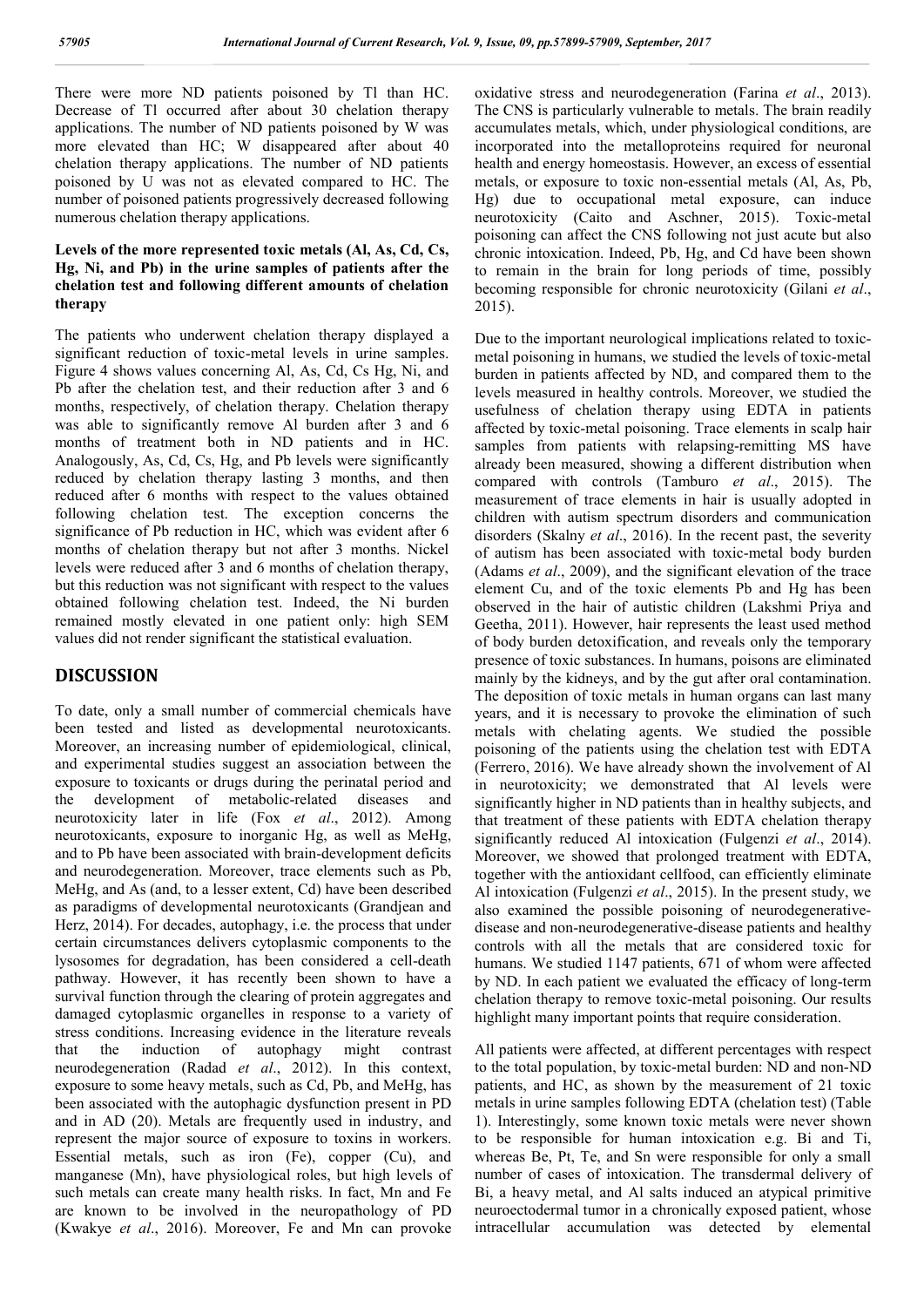microanalysis (Roncati *et al*., 2015). Heavy metals, such as Bi and Hg, appear to accumulate during aging in human spinal interneurons, as well as in a few α-motoneurons. Toxicantinduced dysfunction of spinal interneurons could lead to the damage or loss of α-motoneurons, especially in susceptible individuals. As recently reported, this could manifest in a spectrum of motoneuron disorders, which include ALS/motorneuron disease, sarcopenia, benign fasciculation syndrome, and amyotrophy in MS (Pamphlett and Jew, 2016). However, Bi intoxication appears very rarely in humans following abuse of Bi salts for the treatment of peptic ulcers, dyspepsia, and chronic gastritis (Erden *et al*., 2013). Acute or prolonged exposure to Ti dioxide nanoparticles can induce toxicity on human cerebral cell lines at particularly low doses, and is comparable to Ti levels detected in laboratory animals undergoing intranasal treatment with Ti dioxide nanoparticles associated to neurotoxic effects (Coccini *et al*., 2015). However, no Ti intoxication has been reported in humans. Platinum, which in our study was responsible for just 2 intoxications, is used to treat tumors; its antitumoral use has increased our knowledge regarding the toxic side-effects of this metal (Köppen *et al*., 2015). Beryllium was responsible for just three intoxications in the present study**;** Be, which is deposited in the atmosphere (36), was recently detected in the urine and blood of the adult population of Northern France, following occupational and environmental exposure (Nisse *et al*., 2016). Tellurium was present in only 1 patient in our study. Only a small number of occupational cases of Te intoxication have previously been reported; the use of nanoparticles has highlighted this fact, although the dissolved metal seems to be more toxic than the nanoparticles themselves (Bruneau *et al*., 2015). Tin (Sn) exists naturally in the soil, and can be ingested through the consumption of vegetables, fruit, fish, or meat. The ingestion of naturally occurring Sn is not harmful to humans. However, it can combine with chloride, sulfur, and oxygen, and be transformed into inorganic Sn. Inorganic Sn is generally non-toxic, except in the case of excessive ingestion, because of its limited absorption by the gastrointestinal tract, and its rapid elimination from the body. Organotin compounds, especially dimers and trimers, are commonly used in industry and agriculture as stabilizers, catalysts, and biocides. They can be absorbed through inhalation, ingestion, or dermal exposure, and are excreted via the biliary or renal systems. In contrast to inorganic Sn compounds, organic Sn compounds are highly toxic, and MRI evidence of leukoencephalopathy in workers exposed to organotin with amnestic disorders has been shown (Lee *et al*., 2016). We demonstrated that 11 patients were affected by Th intoxication: Th is used in agriculture (Avelar *et al*., 2016). Finally, Sb, the prenatal exposure to which was previously analyzed in a cohort of pregnant women from an urban center (Fort *et al*., 2014), was present in 20 of the studied patients. Barium, whose toxicity has already been described (Bhoelan *et al*., 2014), was present in 23 of our patients. All of the other toxic metals were found in an elevated number of patients.

Interestingly, Be, Pd, Pt, Te, Tl, Th, Sn, W, and U were never present as toxicants in SM patients, although they were present in other ND patients. Toxic metals were present in ND and non-ND patients, and also in HC. However, except for As, their presence was always more elevated in patients affected by diseases than in controls. The most elevated levels of Gd were found in SM patients, who underwent numerous MRI scans to control demyelinating areas. Gadolinium is a heavy metal with the atomic number 64 that belongs to the lanthanide family. It was recently demonstrated that Gd-based contrast agents are highly toxic, and that Gd is deposited in the dentate nucleus, globus pallidus, and pulvinar region of the thalamus (Kanda *et al*., 2016). A spectrum of adverse effects and toxicity caused by Gd that are not only related to the brain have also been reported (Ramalho *et al*., 2016). Chelation therapy with EDTA is known to be able to remove all of the toxic metals studied. Patient intoxication was drastically reduced or eliminated as a result of numerous chelation therapy applications due to the fact that the patients analyzed were affected by "chronic" intoxication. Therefore, repeated chelation therapy was useful to progressively eliminate the toxic-metals deposited in the body. The treatment was safe for every patient; ND patients were advised to use integrators, such as cellfood (Fulgenzi *et al*., 2014) and glutathione. Neurological symptoms improved, as previously reported for Al intoxication (Fulgenzi *et al*., 2014; Fulgenzi *et al*., 2015). EDTA chelation therapy is known to be useful in the treatment of cardiovascular disease, and metal contamination has been shown to have an important link with atherosclerosis (Peguero *et al*., 2014; Solenkova *et al*., 2014). The use of EDTA for secondary prevention in post-myocardial infarction patients has been suggested when the patient has been chronically exposed to toxic metals (Lamas and Issa, 2016; Aneni *et al*., 2016). Why are toxic metals present as contaminants also in HC? Why are they unable to provoke ND or cardiovascular disease in such patients? A possible explanation lies in the fact that ND patients have problems eliminating toxic metals.

Many of them displayed low levels of glutathione (GSH), which is produced intracellularly from three amino acids (glutamate, cysteine, and glycine). Glutathione is oxidized to GSH disulfide (GSSG) by glutathione peroxidase, and then regenerated as GSH following reaction with GSH reductase (Jacob *et al*., 2013). Glutathione plays a key role in cell resistance against oxidative damage by providing the enzymes involved in ROS metabolism with reducing equivalents, by eliminating potentially toxic oxidation products, and by reducing oxidized protein thiols (Aoyama and Nakaki, 2013). The availability of GSH under oxidative conditions is ensured by GSH recycling and biosynthetic pathways, which can be upregulated when oxidative stress occurs. The measurement of GSH and its disulfide forms (GSSG) in blood and their ratios is considered an index of whole-organism oxidative status, and is a useful indicator of disease risk in humans (Rossi *et al*., 2006). Recently, Aoyama and Nakaki showed that GSH function disorder is implicated in the etiology of some ND, such as AD, PD, ALS, progressive supranuclear palsy, Huntington's disease, and MS (Aoyama and Nakaki, 2013). According to this study, the ND patients examined in our previous paper showed lower GSH levels at baseline than controls (Fulgenzi *et al*., 2014). We also previously reported the case of a patient affected by MS, who displayed an altered GSH/GSSH ratio in relation to the genetic variant, resulting in a lack of expression of the gene for one of the two most relevant human isoenzymes of cytosolic glutathione S transferase (Fulgenzi *et al*., 2012). Comparison of toxic-metal concentrations in the urine of athletes and sedentary subjects living in the same area suggests that physical activity can counteract, at least in part, the cumulative effect of a toxic environment by increasing the urinary excretion of toxic metals in people that exercise regularly (Lerena *et al*., 2012). Patient lifestyle is therefore important to avoid possible future re-intoxication, e.g. smoking cessation, and the elimination of contaminated food or drugs. In conclusion, our results show that toxic-metal poisoning can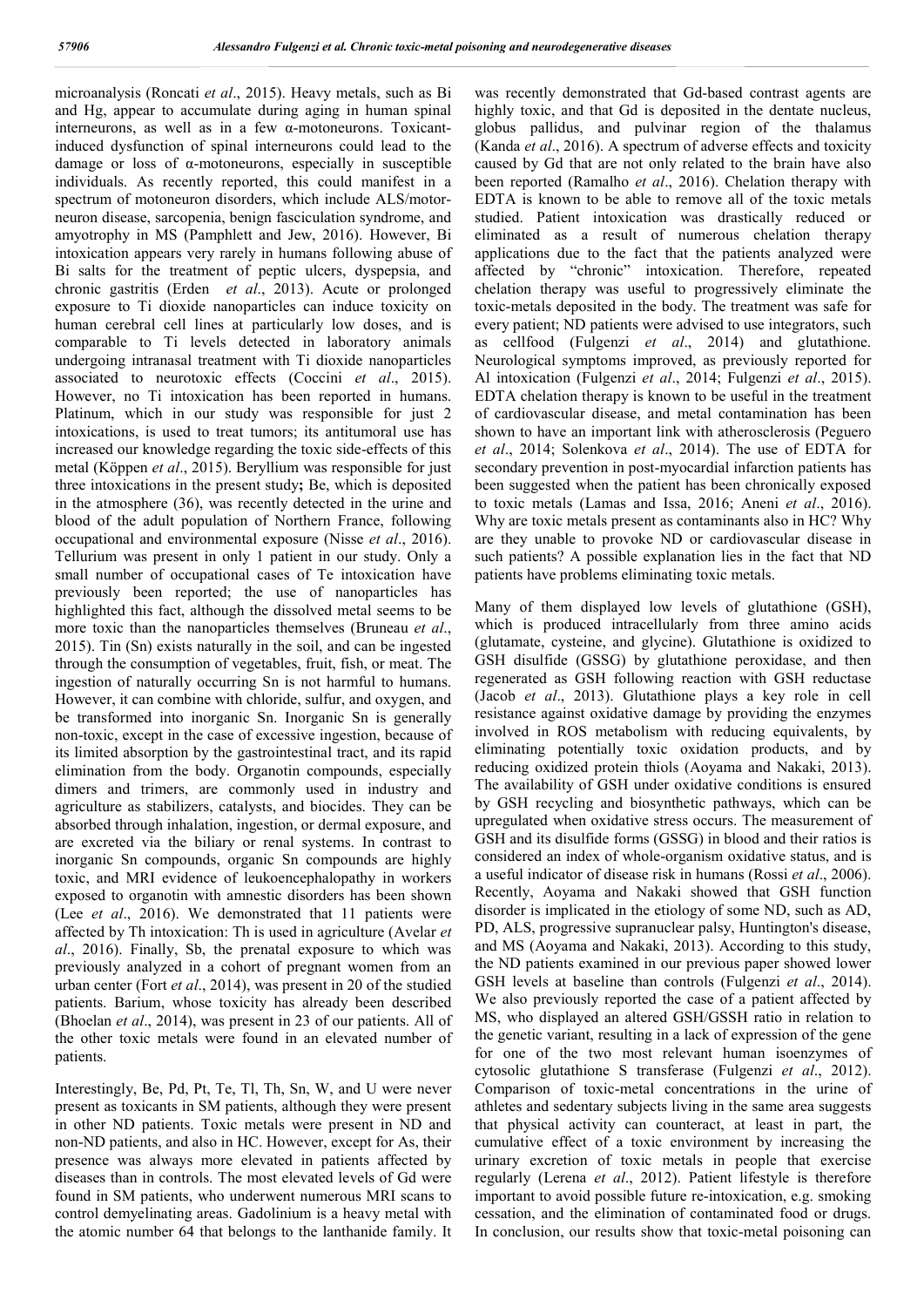be implicated in the complex etiology of neurodegenerative diseases.

### **Acknowledgement**

The Authors wish to thank Michael John of the Vita-Salute San Raffaele University for his assistance with the English language editing of this paper.

### **REFERENCES**

- Adams JB, Baral M, Geis E, *et al.* 2009. The severity of autism is associated with toxic metal body burden and red blood cell glutathione levels. *Journal of Toxicology*, 532640. doi: 10.1155/2009/532640
- Aneni EC, Escolar E, Lamas GA. 2016. Chronic Toxic Metal Exposure and Cardiovascular Disease: Mechanisms of Risk and Emerging Role of Chelation Therapy. Current Atherosclerosis Reports 18:81. doi: 10.1007/s11883-016- 0631-0
- Aoyama K, Nakaki T. 2013. Impaired glutathione synthesis in neurodegeneration. *International Journal of Molecular Sciences,* 14:21021–21044. doi: 10.3390/ijms141021021
- Avelar AC, Ferreira WM, Pemberthy D, *et al.* 2016. Dioxins, furans, biphenyls, arsenic, thorium and uranium in natural and anthropogenic sources of phosphorus and calcium used in agriculture. Science of the Total Environment 551– 552:695–698. doi: 10.1016/j.scitotenv.2016.01.126
- Bhoelan BS, Stevering CH, van der Boog a TJ, van der Heyden M A G. 2014. Barium toxicity and the role of the potassium inward rectifier current. Clinical toxicology (Philadelphia, Pa) 52:584–93. doi: 10.3109/15563650.2014. 923903
- Bohdalkova L, Novak M, Voldrichova P, *et al.* 2012. Atmospheric deposition of beryllium in Central Europe: Comparison of soluble and insoluble fractions in rime and snow across a pollution gradient. *Science of the Total Environment*, 439:26–34. doi: 10.1016/j.scitotenv.2012. 08.089
- Brucker N, Moro A, Charao M, *et al.* 2015. Relationship between blood metals and inflammation in taxi drivers. *Clin Chim Acta*., 444:176–181. doi: S0009-8981(15)00104-7 (pii)10.1016/j.cca.2015.02.032
- Bruneau A, Fortier M, Gagne F, *et al.* 2015. In vitro immunotoxicology of quantum dots and comparison with dissolved cadmium and tellurium. *Environmental Toxicology*, 30:9–25. doi: 10.1002/tox.21890
- Caito S, Aschner M. 2015. Neurotoxicity of metals. *Handbook of Clinical Neurology*, 131:169–189. doi: 10.1016/B978-0- 444-62627-1.00011-1
- Carocci A, Rovito N, Sinicropi MS, Genchi G. 2014. Mercury toxicity and neurodegenerative effects. *Reviews of Environmental Contamination and Toxicology*, 229:1–18. doi: 10.1007/978-3-319-03777-6\_1
- Coccini T, Grandi S, Lonati D, *et al.* 2015. Comparative cellular toxicity of titanium dioxide nanoparticles on human astrocyte and neuronal cells after acute and prolonged exposure. *NeuroToxicology,* 48:77–89. doi:10.1016/ j.neuro.2015.03.006
- Ekor M, Odewabi AO. 2014. Occupational exposure to municipal solid wastes and development of toxic neuropathies: possible role of nutrient supplementation, complementary and alternative medicines in chemoprevention. *Chinese Journal of Integrative Medicine,* 20:643–653. doi: 10.1007/s11655-014-1779-x
- Erden A, Karahan S, Bulut K, *et al.* 2013. A case of bismuth intoxication with irreversible renal damage. International *Journal of Nephrology and Renovascular Disease*, 6:241– 243. doi: 10.2147/IJNRD.S54818
- Exley C. 2014. What is the risk of aluminium as a neurotoxin? Expert review of neurotherapeutics, 14:589–91. doi: 10.1586/14737175.2014.915745
- Farina M, Avila DS, Da Rocha JBT, Aschner M. 2013. Metals, oxidative stress and neurodegeneration: A focus on iron, manganese and mercury. *Neurochemistry International,* 62:575–594. doi: 10.1016/j.neuint.2012.12.006
- Ferrero ME. 2016. Rationale for the Successful Management of EDTA Chelation Therapy in Human Burden by Toxic Metals. *BioMed Research International*, 2016:1–13. doi: 10.1155/2016/8274504
- Fort M, Cosín-Tomás M, Grimalt JO, *et al.* 2014. Assessment of exposure to trace metals in a cohort of pregnant women from an urban center by urine analysis in the first and third trimesters of pregnancy. *Environmental Science and Pollution Research*, 21:9234–9241. doi: 10.1007/s11356- 014-2827-6
- Fox DA, Grandjean P, De Groot D, Paule MG. 2012. Developmental origins of adult diseases and neurotoxicity: Epidemiological and experimental studies. *Neuro Toxicology*, 33:810–816. doi: 10.1016/j.neuro.2011. 12.016
- Fulgenzi A, De Giuseppe R, Bamonti F, *et al.* 2015. Efficacy of chelation therapy to remove aluminium intoxication. *Journal of Inorganic Biochemistry*, 152:214–218. doi: 10.1016/j.jinorgbio.2015.09.007
- Fulgenzi A, Giuseppe R De, Bamonti F, Ferrero ME. 2014. Improvement of oxidative and metabolic parameters by cellfood administration in patients affected by cellfood administration in patients affected by neurodegenerative diseases on chelation treatment. *BioMed Research International*, doi: 10.1155/2014/281510
- Fulgenzi A, Vietti D, Ferrero ME 2014, Aluminium involvement in neurotoxicity. *Biomed Res Int*., 758323. doi: 10.1155/2014/758323
- Fulgenzi A, Zanella SG, Mariani MM, *et al.* 2012. A case of multiple sclerosis improvement following removal of heavy metal intoxication: lessons learnt from Matteo's case. Biometals : *An International Journal on the Role of Metal Ions in Biology, Biochemistry, and Medicine*, 25:569–76. doi: 10.1007/s10534-012-9537-7
- Fulgenzi A, Zito F, Marchelli D, *et al.* 2016. New Insights into EDTA In Vitro Effects on Endothelial Cell and on in Vivo Labeled EDTA Biodistribution. *Journal of Heavy Metal Yoxicity and Diseases,* 1:7.
- Gilani SR, Zaidi SRA, Batool M, *et al.* 2015. Report: Central nervous system (CNS) toxicity caused by metal poisoning: Brain as a target organ. *Pakistan Journal of Pharmaceutical Sciences,* 28:1417–23.
- Grandjean P, Herz KT. 2014. Trace elements as paradigms of developmental neurotoxicants: Lead, methylmercury and arsenic. *Journal of Trace Elements in Medicine and Biology*, doi: 10.1016/j.jtemb.2014.07.023
- He M Di, Xu SC, Zhang X, *et al.* 2013. Disturbance of aerobic metabolism accompanies neurobehavioral changes induced by nickel in mice. *NeuroToxicology*, 38:9–16. doi: 10.1016 /j.neuro.2013.05.011
- Jacob KD, Noren Hooten N, Trzeciak AR, Evans MK. 2013. Markers of oxidant stress that are clinically relevant in aging and age-related disease. *Mechanisms of Ageing and Development*,134:139–157.doi:10.1016/j.mad.2013. 02.008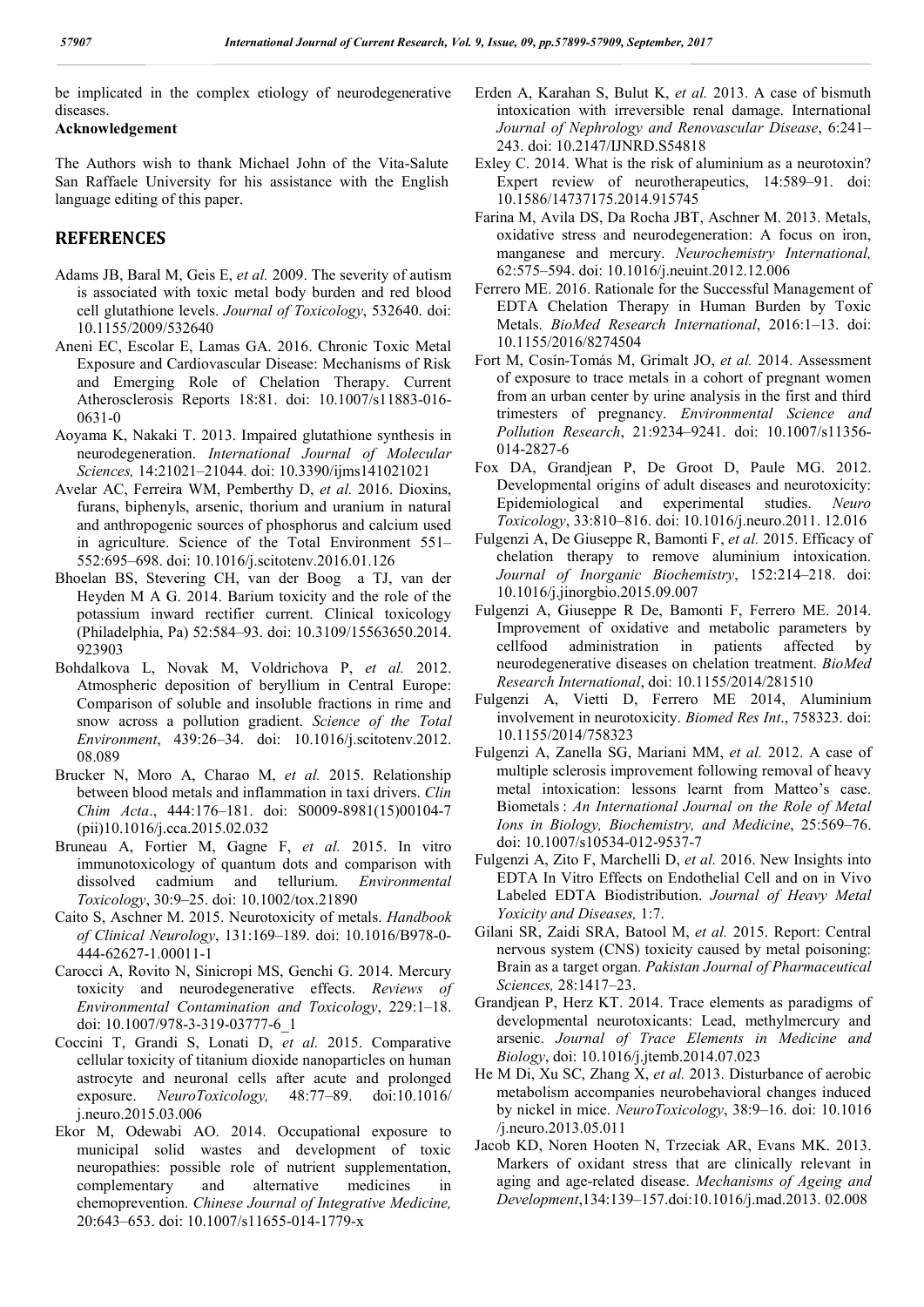- Kanda T, Nakai Y, Oba H, *et al.* 2016. Gadolinium deposition in the brain. *Magnetic Resonance Imaging*, 34:1346–1350. doi: 10.1016/j.mri.2016.08.024
- Köppen C, Reifschneider O, Castanheira I, *et al*. 2015. Quantitative imaging of platinum based on laser ablationinductively coupled plasma-mass spectrometry to investigate toxic side effects of Cisplatin. *Metallomics,* 7:1595–1603. doi: 10.1039/C5MT00226E
- Kumawat KL, Kaushik DK, Goswami P, Basu A. 2014. Acute exposure to lead acetate activates microglia and induces subsequent bystander neuronal death via caspase-3 activation. *NeuroToxicology*, 41:143–153. doi: 10.1016/ j.neuro.2014.02.002
- Kwakye GF, Mcminimy RA, Aschner M 2016. Disease-Toxicant Interactions in Parkinson' s Disease Neuropathology. *Neurochemical Research* doi: 10.1007/s 11064-016-2052-4
- Lakshmi Priya MD, Geetha A 2011. Level of trace elements (copper, zinc, magnesium and selenium) and toxic elements (lead and mercury) in the hair and nail of children with autism. *Biological Trace Element Research*, 142:148–158. doi: 10.1007/s12011-010-8766-2
- Lamas GA, Boineau R, Goertz C, *et al.* 2014. EDTA chelation therapy alone and in combination with oral high-dose multivitamins and minerals for coronary disease: The factorial group results of the Trial to Assess Chelation Therapy. *American Heart Journal*, doi: 10.1016/j.ahj.2014. 02.012
- Lamas GA, Issa OM. 2016. Edetate Disodium-Based Treatment for Secondary Prevention in Post-Myocardial Infarction Patients. *Current Cardiology Reports*, 18:1–8. doi: 10.1007/s11886-015-0690-9
- Lee E, Park JE, Iida M, *et al.* 2016. Magnetic resonance imaging of leukoencephalopathy in amnestic workers exposed to organotin. *NeuroToxicology*, 57:128–135. doi: 10.1016/j.neuro.2016.09.004
- Liu F, Xue Z, Li N, *et al*. 2014. Effects of lead exposure on the expression of amyloid β and phosphorylated tau proteins in the C57BL/6 mouse hippocampus at different life stages. *Journal of Trace Elements in Medicine and Biology,* 28:227–232. doi: 10.1016/j.jtemb.2014.01.002
- Liu J, Gao D, Chen Y, *et al.* 2014. Lead exposure at each stage of pregnancy and neurobehavioral development of neonates. *NeuroToxicology*, 44:1–7. doi: 10.1016/j.neuro. 2014.03.003
- Liu W, Xu Z, Yang T, *et al.* 2014. The protective role of tea polyphenols against methylmercury-induced neurotoxic effects in rat cerebral cortex via inhibition of oxidative stress. *Free Radical Research*, 48:849–863. doi:10.3109/ 10715762.2014.916039
- LLerena F, Maynar M, Barrientos G, *et al.* 2012. Comparison of urine toxic metals concentrations in athletes and in sedentary subjects living in the same area of Extremadura (Spain). *European Journal of Applied Physiology*, 112: 3027–3031. doi: 10.1007/s00421-011-2276-6
- Mason LH, Harp JP, Han DY. 2014. Pb neurotoxicity: Neuropsychological effects of lead toxicity. *BioMed Research International*, doi: 10.1155/2014/840547
- NISSE C, TAGNE-FOTSO R, HOWSAM M, *et al.* 2016. Blood and urinary levels of metals and metalloids in the general adult population of Northern France: the IMEPOGE study, 2008-2010. *International Journal of Hygiene and Environmental Health*, doi: 10.1016/j.ijheh.2016.09.020
- Pamphlett R, Jew SK. 2016. Age-related uptake of heavy metals in human spinal interneurons. PLoS ONE. doi: 10.1371/journal.pone.0162260
- Peguero JG, Arenas I, Lamas GA. 2014. Chelation therapy and cardiovascular disease: connecting scientific silos to benefit cardiac patients. *Trends in Cardiovascular Medicine*, 24:232–240. doi: 10.1016/j.tcm.2014.06.002
- Pieper I, Wehe CA, Bornhorst J, *et al*. 2014. Mechanisms of Hg species induced toxicity in cultured human astrocytes: genotoxicity and DNA-damage response. Metallomics : integrated biometal science 6:662–71. doi: 10.1039/c3mt 00337j
- Radad K, Al-Shraim M, Moldzio R, Rausch WD. 2012. Recent advances in benefits and hazards of engineered nanoparticles. *Environmental Toxicology and Pharmacology*, 34:661–672. doi: 10.1016/j.etap.2012.07. 011
- Ramalho J, Ramalho M, Jay M, *et al.* 2016. Gadolinium toxicity and treatment. *Magnetic Resonance Imaging*, 34:1394–1398. doi: 10.1016/j.mri.2016.09.005
- Roncati L, Gatti AM, Capitani F, *et al.* 2015. Heavy Metal Bioaccumulation in an Atypical Primitive Neuroectodermal Tumor of the Abdominal Wall. *Ultrastructural Pathology,* 39:286–92.
- Rossi R, Dalle-Donne I, Milzani A, Giustarini D. 2006. Oxidized forms of glutathione in peripheral blood as biomarkers of oxidative stress. *Clinical Chemistry,* 52:1406–1414. doi: 10.1373/clinchem.2006.067793
- Roussel AM, Hininger-Favier I, Waters RS, *et al.* 2009. EDTA Chelation therapy, without added vitamin C, decreases oxidative DNA damage and lipid peroxidation. *Alternative Medicine Review,* 14:56–61.
- Sheehan MC, Burke TA, Navas-Acien A, *et al.* 2014. Global methylmercury exposure from seafood consumption and risk of developmental neurotoxicity: a systematic review. *Bulletin of the World Health Organization*, 92:254–269F. doi: 10.2471/BLT.12.116152
- Skalny A V, Simashkova N V, Klyushnik TP, *et al.* 2016. Analysis of Hair Trace Elements in Children with Autism Spectrum Disorders and Communication Disorders. *Biological trace element research*, doi: 10.1007/s12011- 016-0878-x
- Solenkova N V., Newman JD, Berger JS, *et al.* 2014. Metal pollutants and cardiovascular disease: Mechanisms and consequences of exposure. *American Heart Journal*, 168: 812–822. doi: 10.1016/j.ahj.2014.07.007
- Stolakis V, Tsakiris S, Kalafatakis K, *et al.* 2013. Developmental neurotoxicity of cadmium on enzyme activities of crucial offspring rat brain regions. *BioMetals,* 26:1013–1021. doi: 10.1007/s10534-013-9678-3
- Tamburo E, Varrica D, Dongarra G, Grimaldi LME. 2015. Trace elements in scalp hair samples from patients with relapsing-remitting multiple sclerosis. PLoS ONE 10:
- Wang B, Du Y. 2013. Cadmium and its neurotoxic effects. Oxidative Medicine and Cellular Longevity. doi: 10.1155/2013/898034
- Xu SC, He M Di, Lu YH, *et al*. 2011. Nickel exposure induces oxidative damage to mitochondrial DNA in Neuro2a cells: The neuroprotective roles of melatonin. Journal of Pineal Research 51:426–433. doi: 10.1111/j.1600-079X.2011. 00906.x
- Zhang Z, Miah M, Culbreth M, Aschner M. 2016. Autophagy in neurodegenerative diseases and metal neurotoxicity. *Neurochemical Research*, 41:409–422. doi: 10.1007/s11064 -016-1844-x